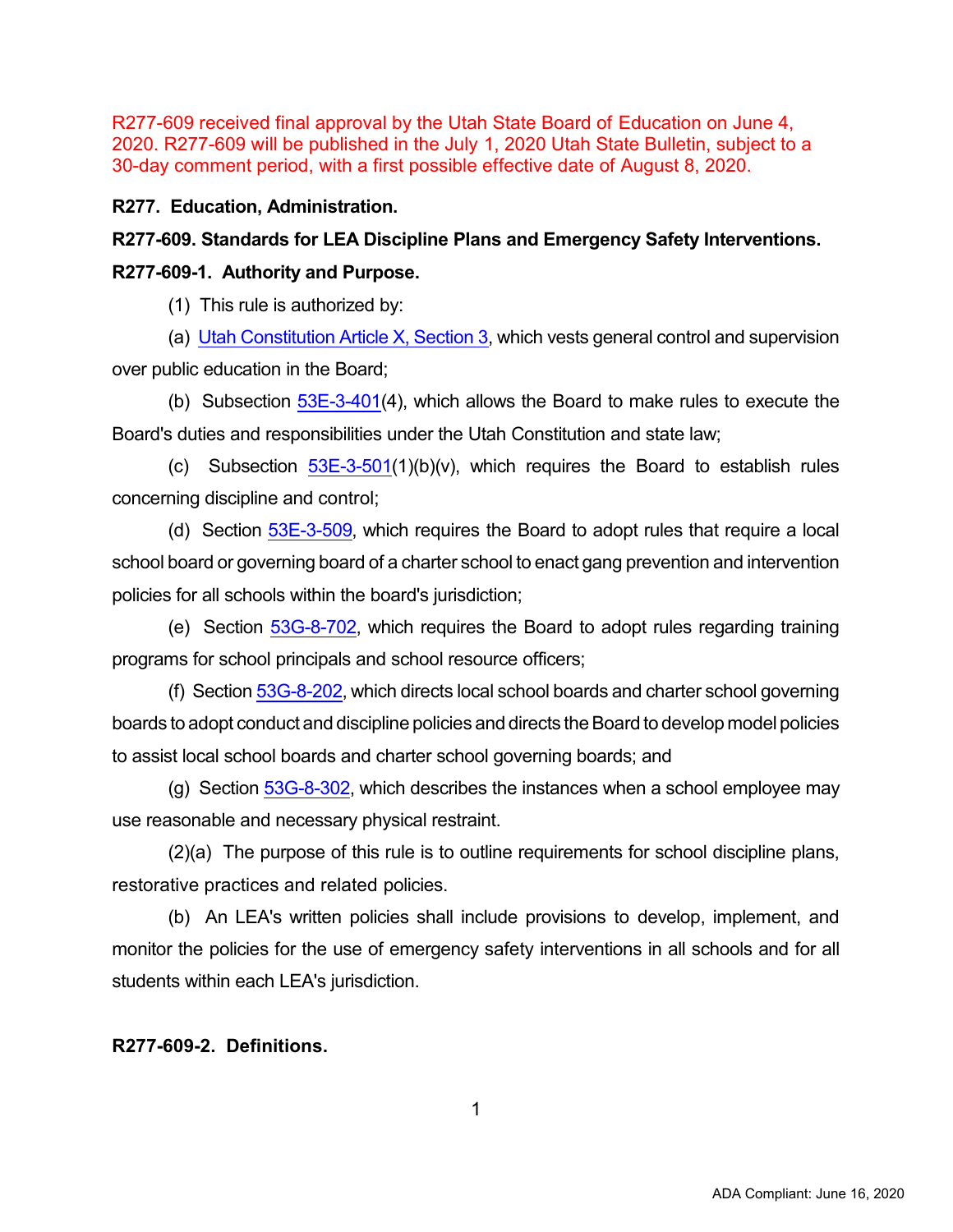(1) "Discipline" includes:

(a) imposed discipline; and

(b) self-discipline.

(2) "Disruptive student behavior" includes:

(a) the grounds for suspension or expulsion described in Section [53G-8-205](https://le.utah.gov/xcode/Title53G/Chapter8/53G-8-S205.html?v=C53G-8-S205_2019051420190514);

and

(b) the conduct described in Subsection  $53G-8-209(2)(b)$  $53G-8-209(2)(b)$ .

(3) "Electronic cigarette product" has the same meaning as that term is defined in Section 76-10-101.

 $[(3)(a)]$ (4)(a) "Emergency safety intervention" or "ESI" means the use of seclusionary time out or physical restraint when a student presents an immediate danger to self or others.

(b) An "emergency safety intervention" is not for disciplinary purposes.

 $[(4)](5)$  "Emergency safety intervention committee" or "ESI Committee" means an emergency safety intervention committee described in Section R277-609-7.

 $[(5)](6)$  "Evidence-based" means the same as defined in Section 53G-8-211.

[(6)](7) "Functional Behavior Assessment" or "FBA" means a systematic process of identifying problem behaviors and the events that reliably predict occurrence and non-occurrence of those behaviors and maintain the behaviors across time.

 $[(7)](8)$  "Immediate danger" means the imminent danger of physical violence or aggression towards self or others, which is likely to cause serious physical harm.

 $[68]$ (9) "Imposed discipline" means a code of conduct prescribed for the highest welfare of the individual and of the society in which the individual lives.

 $[(9)](10)$  "LEA" includes, for purposes of this rule, the Utah Schools for the Deaf and the Blind.

 $[(10)(11)]$  "Physical restraint" has the same meaning as the defined in Section 53G-8-301.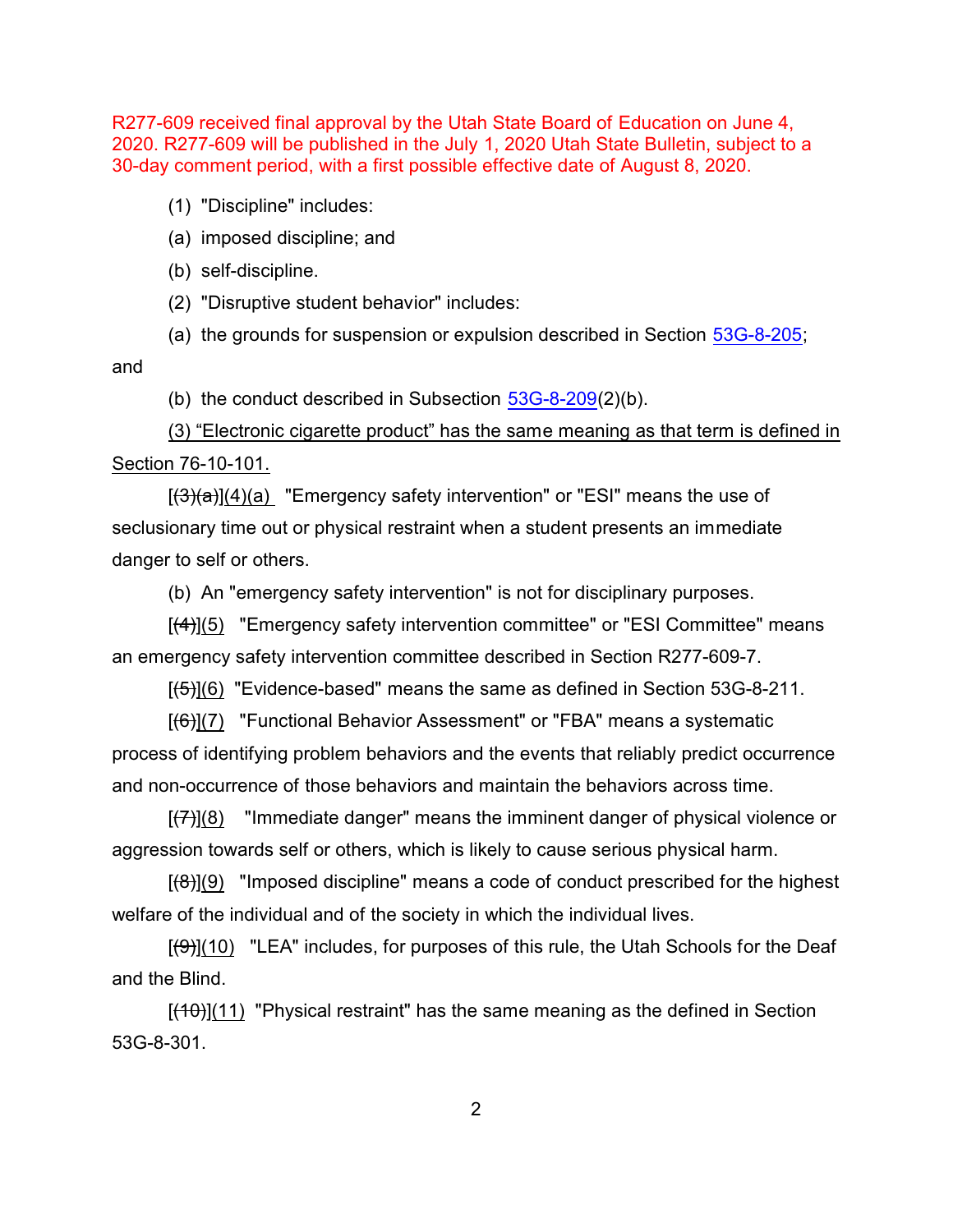(12) "Plan" means an LEA and school-wide written model for prevention and intervention addressing student behavior management, restorative practices, and discipline procedures for students.

 $[(12)]$ (13) "Positive behavior interventions and support" means an implementation framework for maximizing the selection and use of evidence-based prevention practices along a multi-tiered continuum that supports the academic, social, emotional, and behavioral competence of a student.

 $[$ (<del>13)</del>](14) "Program" means an instructional or behavioral program including:

(a) contracted services offered by private providers under the direct supervision of public school staff;

(b) a program that receives public funding; or

(c) a program for which the Board has regulatory authority.

 $[(14)]$ (15) "Policy" means standards and procedures that include:

(a) the provisions of Section [53G-8-202](https://le.utah.gov/xcode/Title53G/Chapter8/53G-8-S202.html?v=C53G-8-S202_2019051420190514) and additional standards, procedures, and training adopted in an open meeting by a local board of education or charter school board that:

(i) defines hazing, bullying, and cyber-bullying;

(ii) prohibits hazing and bullying;

(iii) requires training regarding:

(A) the prevention of hazing, bullying, cyber-bullying, and discipline among school employees and students; and

(B) the use of restorative practices, positive behavior interventions and supports, and emergency safety interventions; and

(iv) provides for enforcement through employment action or student discipline.

 $[(15)](16)$  "Qualifying minor" means a school-age minor who:

(a) is at least nine years old; or

(b) turns nine years old at any time during the school year.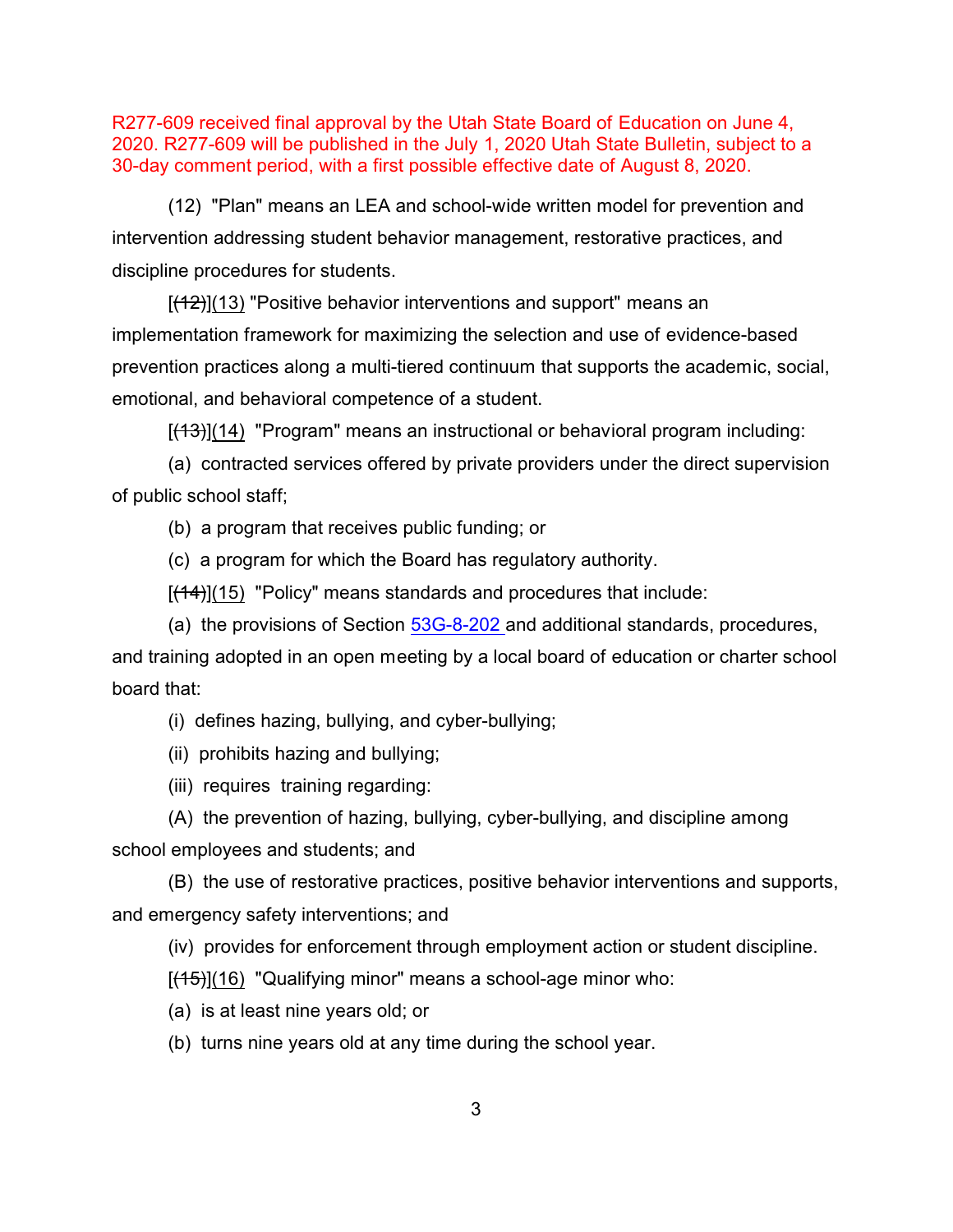$[(16)](17)$  "Restorative justice program" means the same as that term is defined in Section [53G-8-211](https://le.utah.gov/xcode/Title53G/Chapter8/53G-8-S211.html?v=C53G-8-S211_2019051420190514).

 $[(17)](18)$  "Restorative practice" means the building and sustaining of relationships among students, school personnel, families and community members to build and strengthen social connections within communities and hold individuals accountable to restore relationships when harm has occurred.

[(18)](19) "School" means any public elementary or secondary school or charter school.

(20) "School employee" means:

(a) a school teacher;

(b) a school staff member;

(c) a school administrator; or

(d) any other person employed, directly or indirectly, by an LEA.

(21) "Seclusionary time out" means that a student is:

(a) placed in a safe enclosed area by school personnel in accordance with the requirements of Rules R392-200 and R710-4;

(b) purposefully isolated from adults and peers; and

(c) prevented from leaving, or reasonably believes that the student will be prevented from leaving, the enclosed area.

(22) "Section 504 accommodation plan," required by Section 504 of the Rehabilitation Act of 1973, means a plan designed to accommodate an individual who has been determined, as a result of an evaluation, to have a physical or mental impairment that substantially limits one or more major life activities.

(23) "Self-Discipline" means a personal system of organized behavior designed to promote self-interest while contributing to the welfare of others.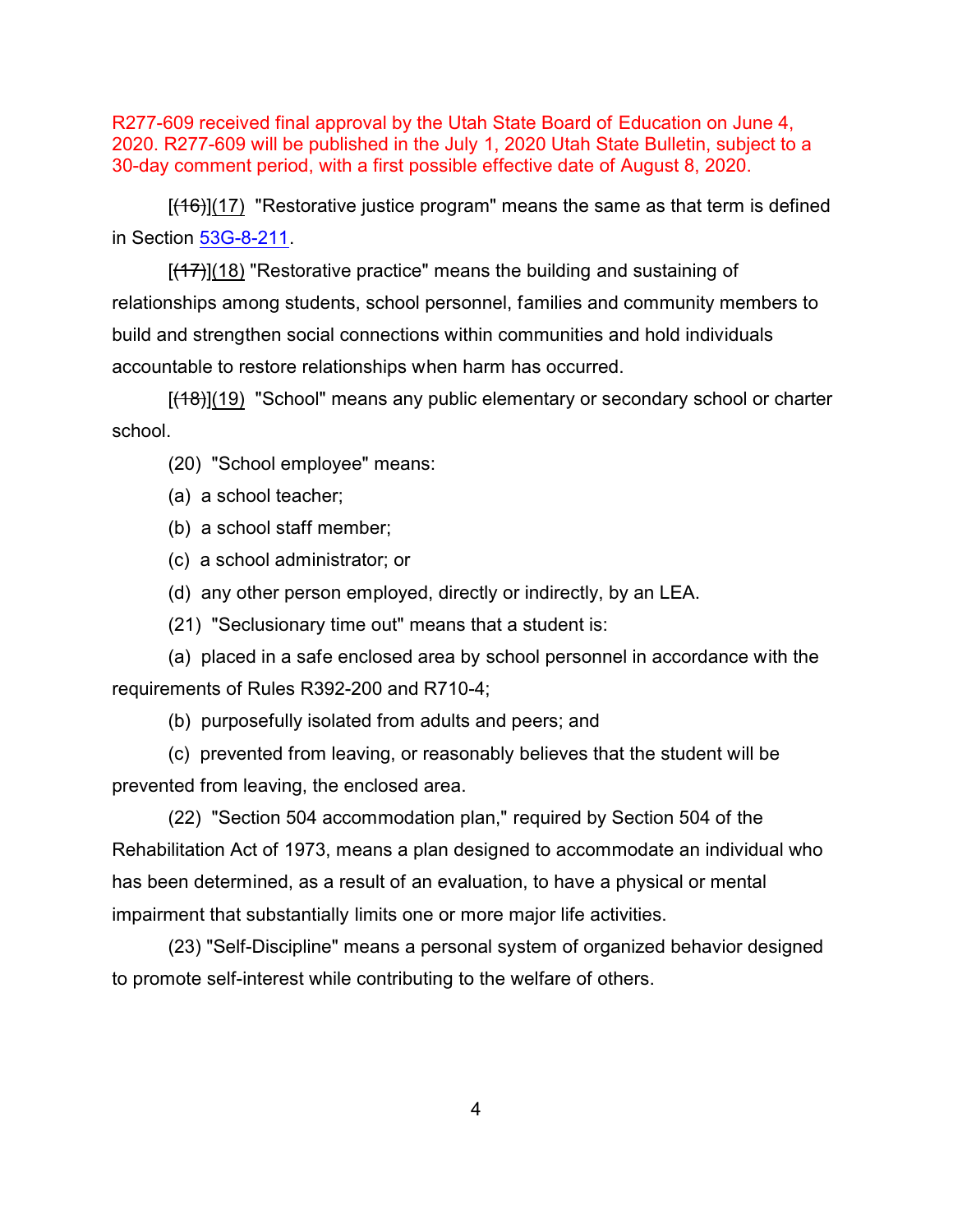(24) "Student with a qualifying offense" means a qualifying minor who committed an alleged class C misdemeanor, infraction, status offense on school property, or truancy.

# **R277-609-3. Incorporation of Least Restricted Behavioral Interventions (LRBI) Technical Assistance Manual by Reference.**

(1) This rule incorporates by reference the LRBI Technical Assistance Manual, dated September 2015, which provides guidance and information in creating successful behavioral systems and supports within Utah's public schools that:

(a) promote positive behaviors while preventing negative or risky behaviors; and

(b) create a safe learning environment that enhances all student outcomes.

(2) A copy of the manual is located at:

(a) [https://www.schools.utah.gov/file/d6715b0b-9125-4132-86d3-179d8629a895;](https://www.schools.utah.gov/file/d6715b0b-9125-4132-86d3-179d8629a895) and

(b) the Utah State Board of Education.

#### **R277-609-4. LEA Responsibility to Develop Plans.**

(1) An LEA or school shall develop and implement a board approved comprehensive LEA plan or policy for student and classroom management, school discipline and restorative practices.

(2) An LEA shall include administration, instruction and support staff, students, parents, community council, and other community members in policy development, training, and prevention implementation so as to create a community sense of participation, ownership, support, and responsibility.

(3) A plan described in Subsection (1) shall include:

(a) the definitions of Section [53G-8-210](https://le.utah.gov/xcode/Title53G/Chapter8/53G-8-S210.html?v=C53G-8-S210_2019051420190514);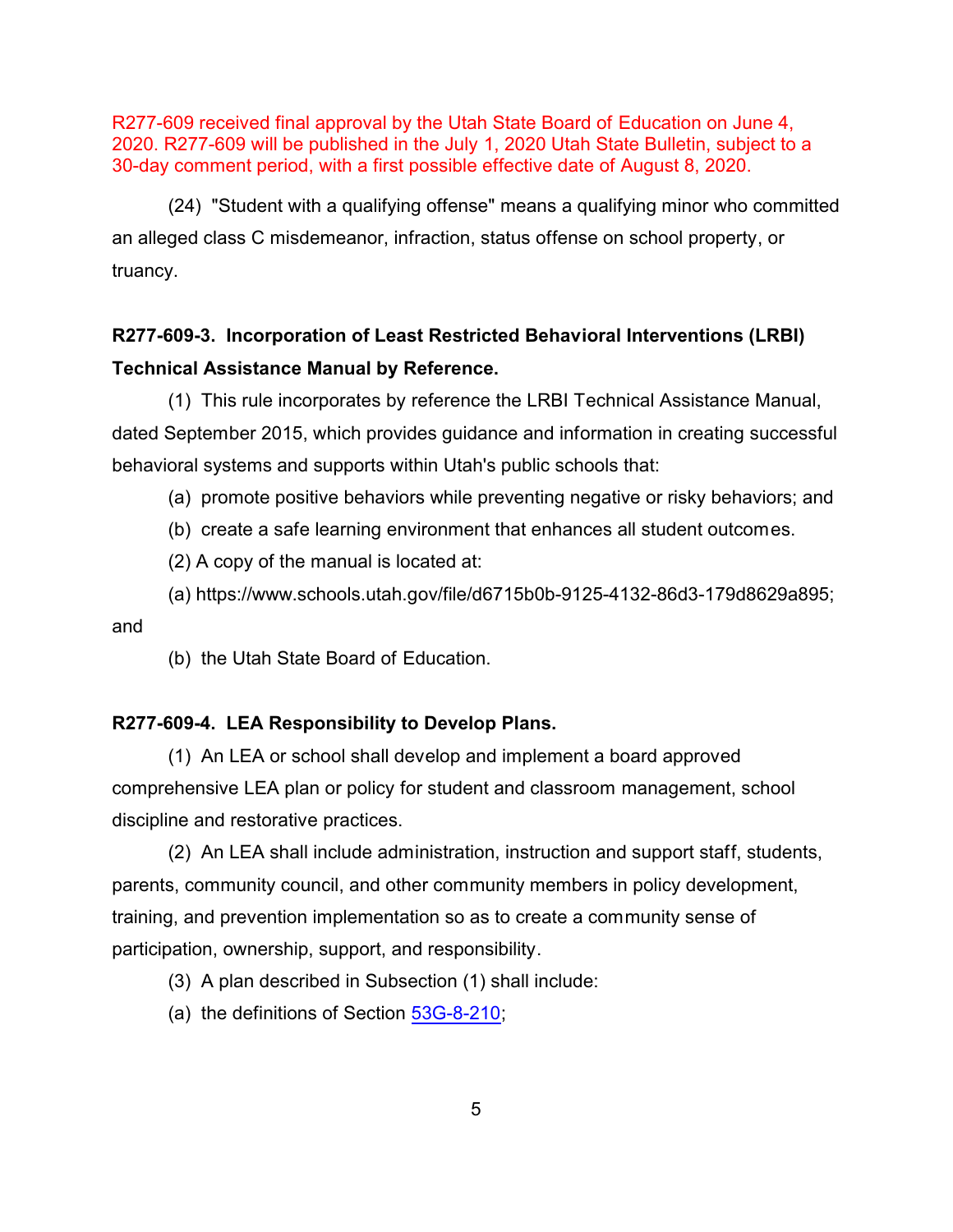(b) written standards for student behavior expectations, including school and classroom management;

(c) effective instructional practices for teaching student expectations, including:

(i) self-discipline;

(ii) citizenship;

(iii) civic skills; and

(iv) social emotional skills;

(d) systematic methods for reinforcement of expected behaviors;

(e) uniform and equitable methods for correction of student behavior;

(f) consistent processes to collect student discipline data and incident or infraction data, including collection of the number of days of student suspensions; (g) uniform and equitable methods for at least annual school level data-based evaluations of efficiency and effectiveness;

(h) an ongoing staff development program related to development of:

(i) student behavior expectations;

(ii) effective instructional practices for teaching and reinforcing behavior expectations;

(iii) effective intervention strategies; and

(iv) effective strategies for evaluation of the efficiency and effectiveness of interventions;

(i) procedures for ongoing training of appropriate school personnel in:

(i) crisis management;

(ii) emergency safety interventions; and

(iii) LEA policies related to emergency safety interventions consistent with evidence-based practice;

(j) policies and procedures relating to the use and abuse of alcohol, controlled substances, electronic cigarette products, and other harmful trends by students;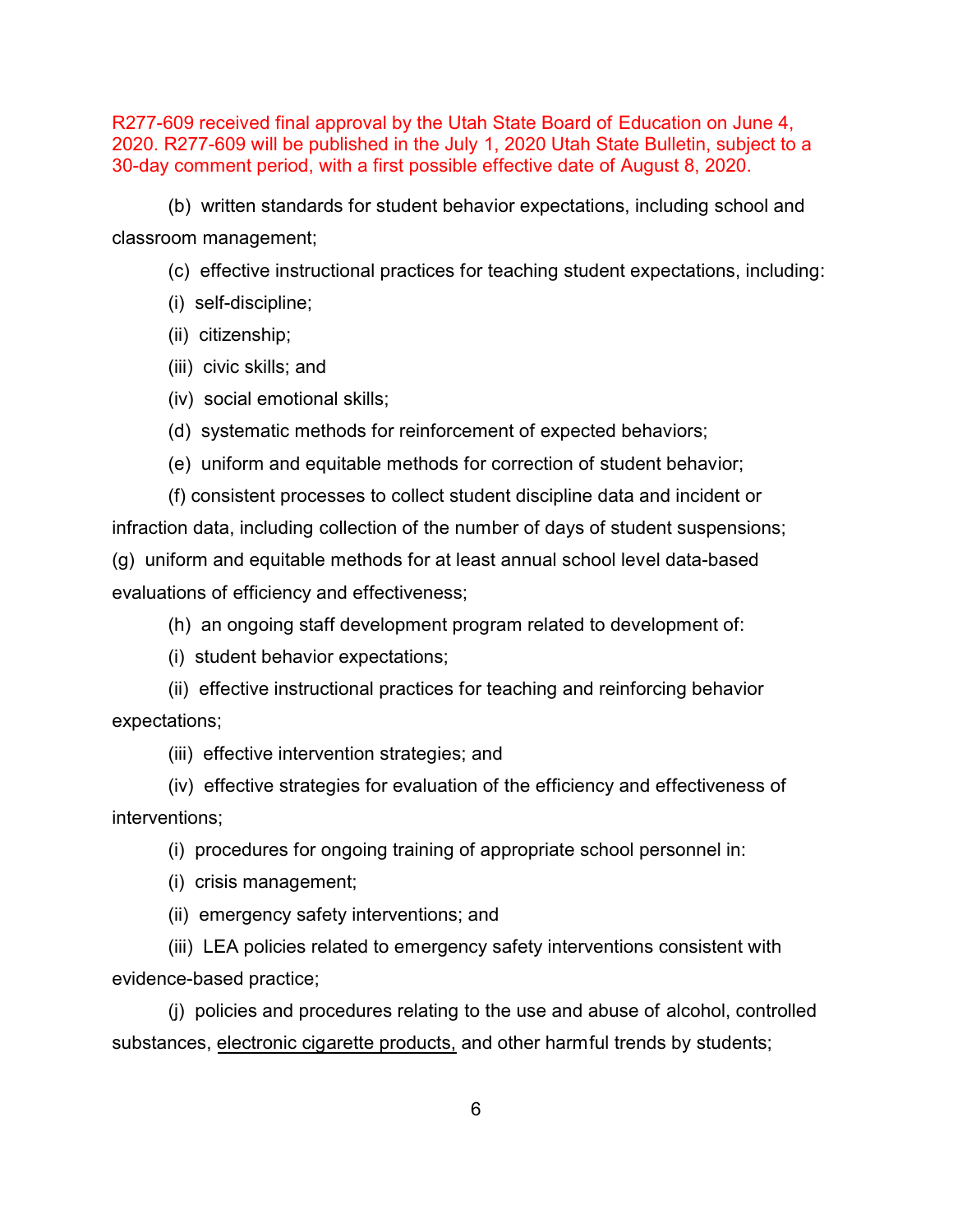(k) policies and procedures for responding to possession or use of electronic cigarette products by a student on school property as required by Subsection 53G-8-203(3);

(k) policies and procedures, consistent with requirements of Rule [R277-613](https://schools.utah.gov/file/e865c120-9b88-402b-b7a5-f68f6166a21f), related to:

- (i) bullying;
- (ii) cyber-bullying;
- (iv) hazing; and
- (v) retaliation;

(l) policies and procedures for the use of emergency safety interventions for all students consistent with evidence-based practices including prohibition of:

(i) physical restraint, subject to the requirements of Section R277-609-5, except when the physical restraint is allowed as described in Subsection [53G-8-302](https://le.utah.gov/xcode/Title53G/Chapter8/53G-8-S302.html?v=C53G-8-S302_2019051420190514)(2);

- (ii) prone, or face-down, physical restraint;
- (iii) supine, or face-up, physical restraint;

(iv) physical restraint that obstructs the airway of a student or adversely affects a student's primary mode of communication;

(v) mechanical restraint, except:

(A) protective or stabilizing restraints;

(B) restraints required by law, including seatbelts or any other safety equipment when used to secure students during transportation; and

(C) any device used by a law enforcement officer in carrying out law enforcement duties;

(vi) chemical restraint, except as:

(A) prescribed by a licensed physician, or other qualified health professional acting under the scope of the professional's authority under State law, for the standard treatment of a student's medical or psychiatric condition; and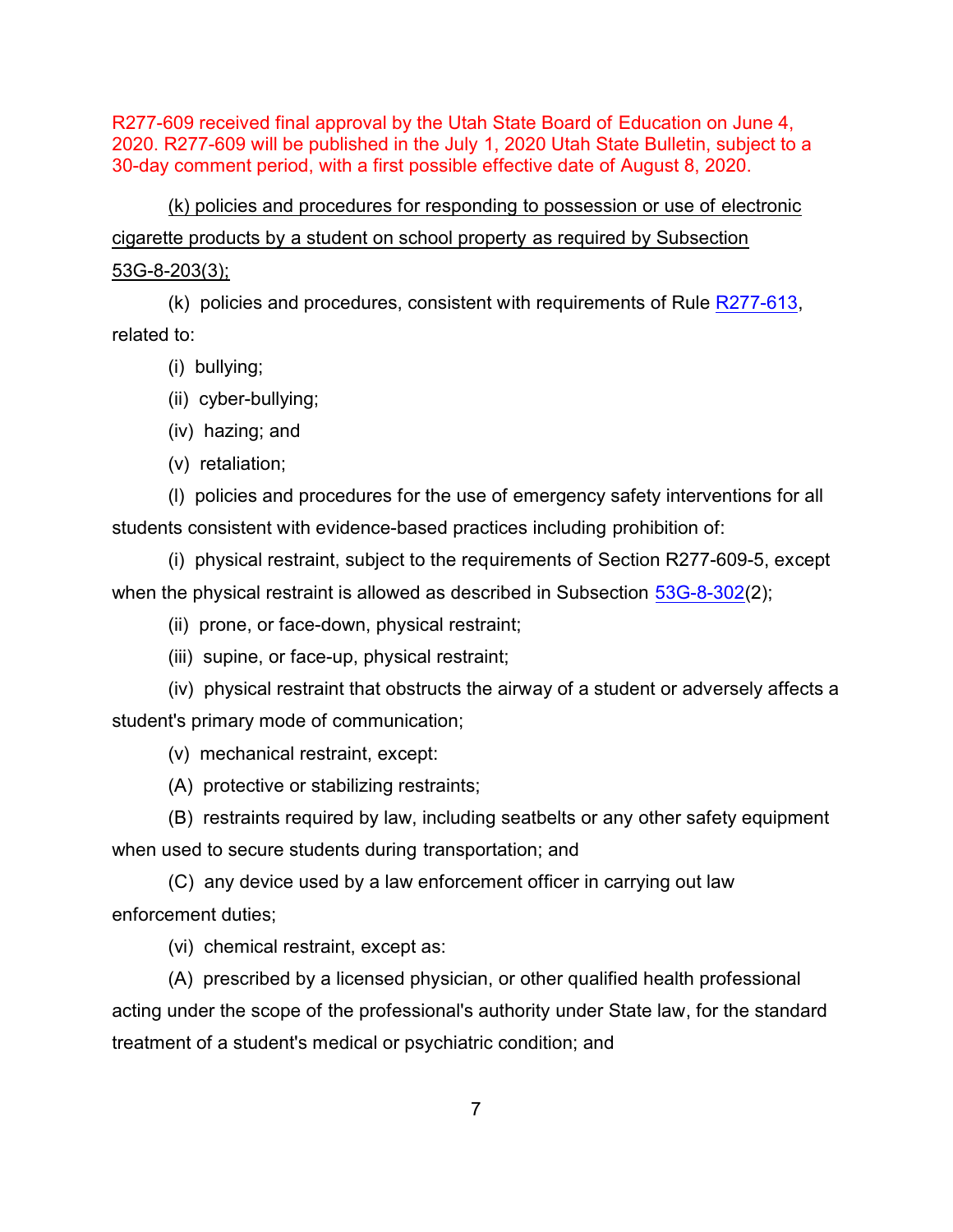(B) administered as prescribed by the licensed physician or other qualified health professional acting under the scope of the professional's authority under state law;

(vii) seclusionary time out, subject to the requirements of Section R277-609-5, except when a student presents an immediate danger of serious physical harm to self or others; and

(viii) for a student with a disability, emergency safety interventions written into a student's IEP, as a planned intervention, unless:

(A) school personnel, the family, and the IEP team agree less restrictive means have been attempted;

(B) a FBA has been conducted; and

(C) a positive behavior intervention, based on data analysis has been written into the plan and implemented(;)

(m) direction for dealing with bullying and disruptive students;

(n) direction for schools to determine the range of behaviors and establish the continuum of administrative procedures that may be used by school personnel to address student behavior, including students who engage in disruptive student behaviors as described in Section [53G-8-210](https://le.utah.gov/xcode/Title53G/Chapter8/53G-8-S210.html?v=C53G-8-S210_2019051420190514);

(o) identification, by position, of an individual designated to issue notices of disruptive and bullying student behavior;

(p) identification of individuals who shall receive notices of disruptive and bullying student behavior;

(q) a requirement to provide for documentation of an alleged class B misdemeanor or a nonperson class A misdemeanor prior to referral of students with an alleged class B misdemeanor or a nonperson class A misdemeanor to juvenile court;

(r) strategies to provide for necessary adult supervision;

(s) a requirement that policies be clearly written and consistently enforced;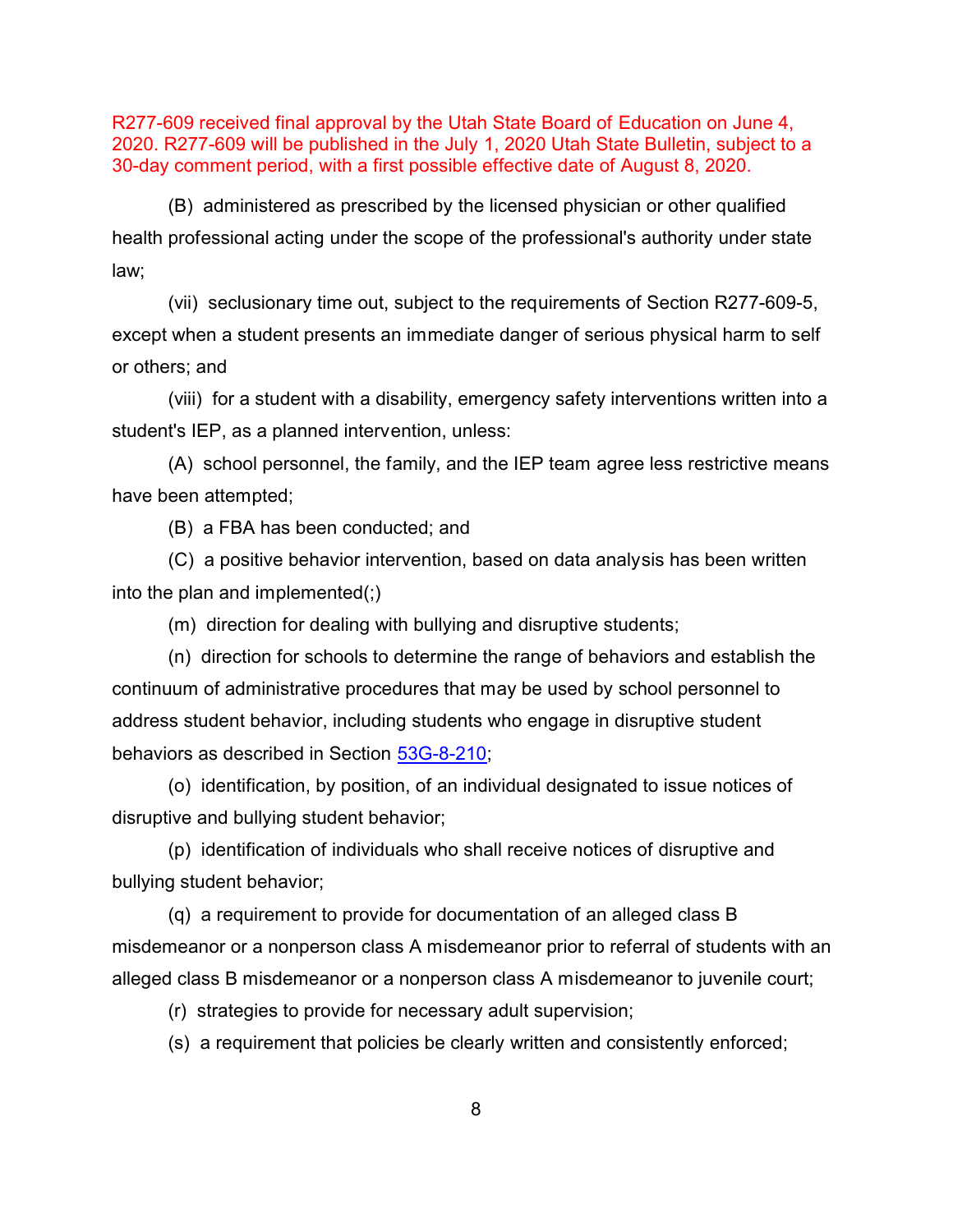(t) notice to employees that violation of this rule may result in employee discipline or action;

(u) gang prevention and intervention policies in accordance with Subsection [53E-3-509](https://le.utah.gov/xcode/Title53E/Chapter3/53E-3-S509.html?v=C53E-3-S509_2019051420190514)(1);

(v) provisions that account for an individual LEA's or school's unique needs or circumstances, including:

(i) the role of law enforcement;

(ii) emergency medical services; and

(iii) a provision for publication of notice to parents and school employees of policies by reasonable means; and

(iv) a plan for referral for a student with a qualifying office to alternative school-related interventions, including:

(A) a mobile crisis outreach team, as defined in Section [78A-6-105](https://le.utah.gov/xcode/Title78A/Chapter6/78A-6-S105.html?v=C78A-6-S105_2019051420190514);

(B) a receiving center operated by the Division of Juvenile Justice Services in accordance with Section [62A-7-104](https://le.utah.gov/xcode/Title62A/Chapter7/62A-7-S104.html?v=C62A-7-S104_2019051420190514);

(C) a youth court; or

(w) a comparable restorative justice program.

(4) A plan described in Subsection (1) may include:

(a) the provisions of Subsection  $53E-3-509(2)$ ; and

(b) a plan for training administrators and school resource officers in accordance with Section [53G-8-702](https://le.utah.gov/xcode/Title53G/Chapter8/53G-8-S702.html?v=C53G-8-S702_2019051420190514).

#### **R277-609-5. Physical Restraint and Seclusionary Time Out.**

(1) When used consistently with an LEA plan under Subsection R277-609-4(1):

(a) a physical restraint must be immediately terminated when:

(i) a student is no longer an immediate danger to self or others; or

(ii) a student is in severe distress; and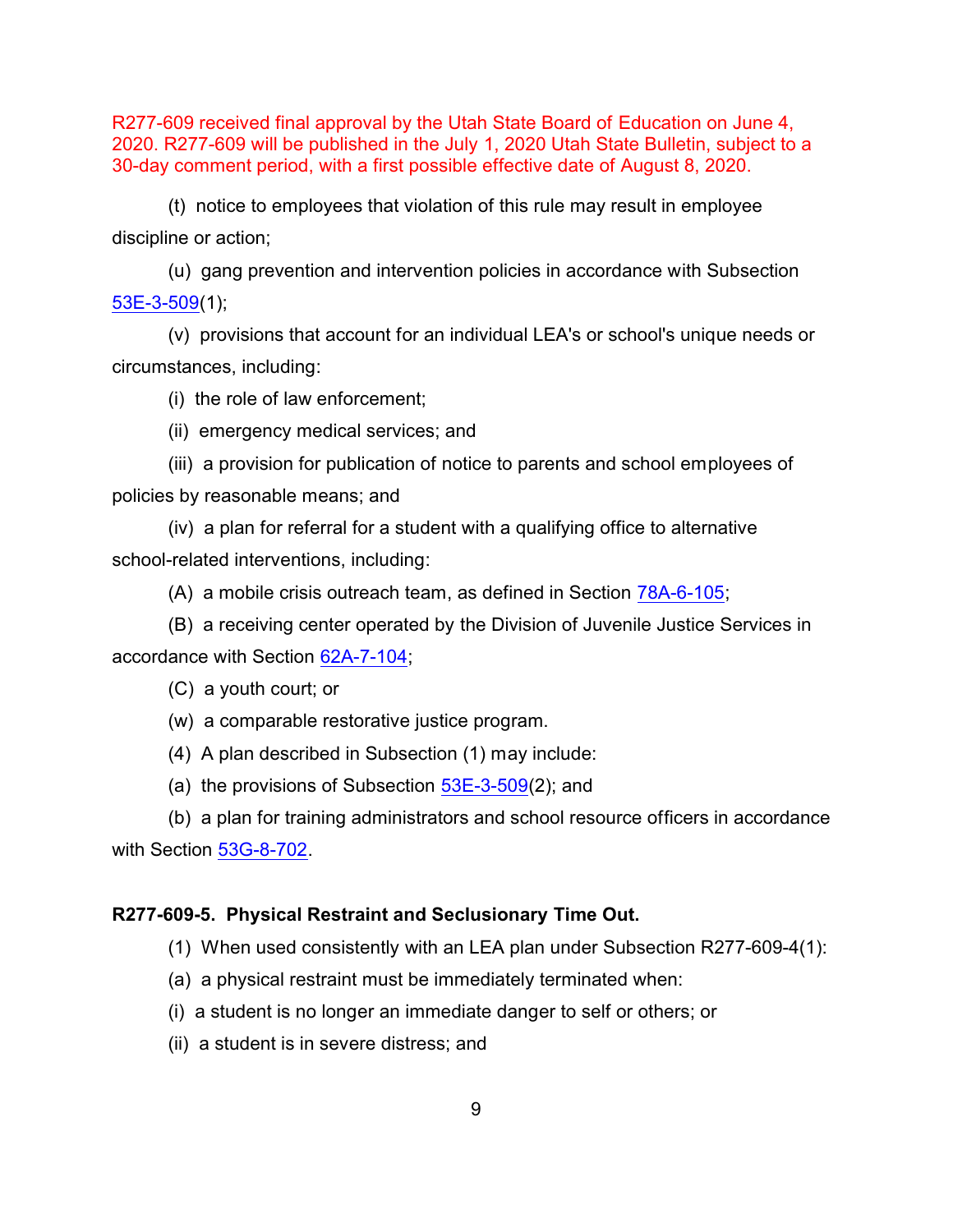(b) the use of physical restraint shall be for the minimum time necessary to ensure safety and a release criteria, as outlined in LEA policies, must be implemented.

(2) If a public education employee physically restrains a student, the school or the public education employee shall provide notice as soon as reasonably possible and before the student leaves the school as described in Section R277-609-10 to the student's parent.

(3) A public education employee may not use physical restraint on a student for more than the shortest of the following before stopping, releasing, and reassessing the intervention used:

(a) the amount of time described in the LEA's emergency intervention training program;

(b) 30 minutes; or

(c) when law enforcement arrives.

(4) A public education employee may not use physical restraint as a means of discipline or punishment.

(5) If a public education employee uses seclusionary time out, the public education employee shall:

(a) use the minimum time necessary to ensure safety;

(b) use release criteria as outlined in LEA policies;

(c) ensure that any door remains unlocked consistent with the fire and public safety requirements described in R392-200 and R710-4;

(d) maintain the student within line of sight of the public education employee;

(e) use the seclusionary time out consistent with the LEA's plan described in Section R277-609-4; and

(f) ensure that the enclosed area meets the fire and public safety requirements described in R392-200 and R710-4.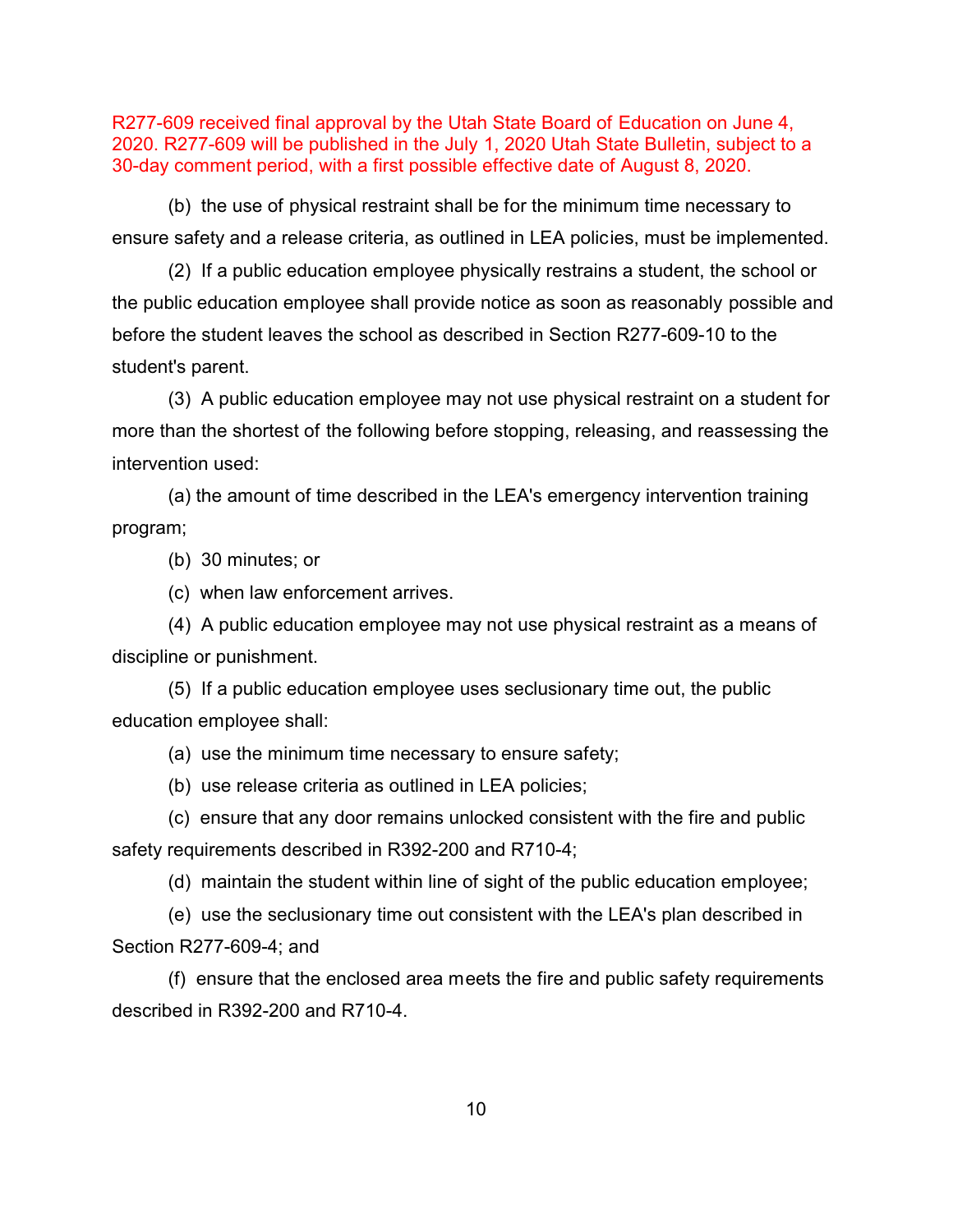(6) If a student is placed in seclusionary time out, the school or the public education employee shall provide notice as soon as reasonably possible and before the student leaves the school to:

(a) the student's parent; and

(b) school administration.

(7) A public education employee may not place a student in a seclusionary time out for more than 30 minutes.

(8) In addition to the notice described in Subsection (7), if a public education employee places a student in seclusionary time out for more than fifteen minutes, the school or the public education employee shall immediately provide notice to:

- (a) the student's parent or guardian; and
- (b) school administration.
- (9) Seclusionary time out may only be used for maintaining safety.

(10) A public education employee may not use seclusionary time out as a means of discipline or punishment.

#### **R277-609-6. Implementation.**

(1) An LEA shall implement strategies and policies consistent with the LEA's plan required in Section R277-609-4.

(2) An LEA shall develop, use and monitor a continuum of intervention strategies to assist students, including students whose behavior in school falls repeatedly short of reasonable expectations, by teaching student behavior expectations, reinforcing student behavior expectations, re-teaching behavior expectations, followed by effective, evidence-based interventions matched to student needs prior to suspension or court referral.

(3) An LEA shall implement positive behavior interventions, supports, and restorative practices as part of the LEA's continuum of behavior interventions strategies.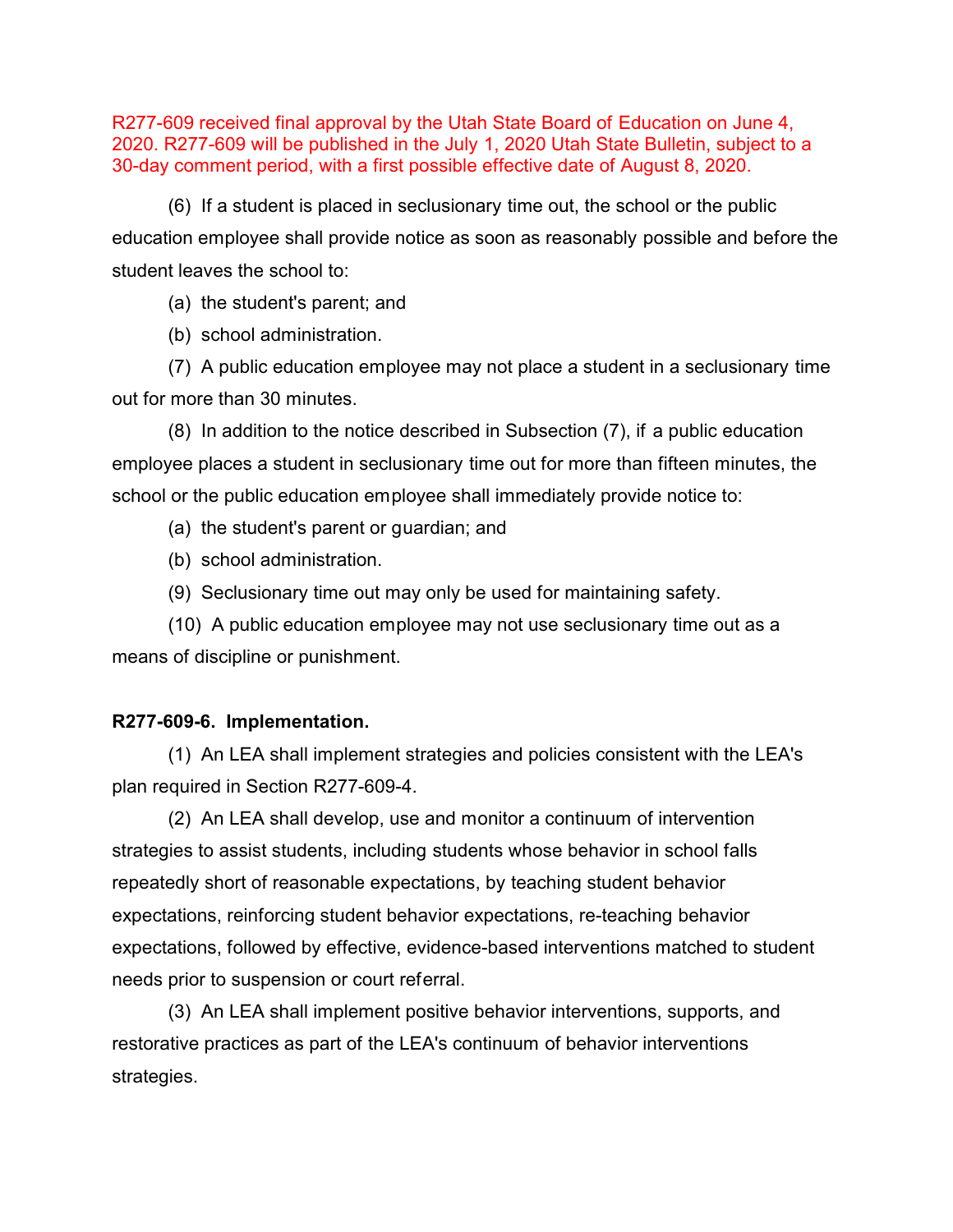# **R277-609-7. LEA Emergency Safety Intervention (ESI) Committees.**

(1) An LEA shall establish an Emergency Safety Intervention (ESI) Committee.

- (2) An LEA's ESI Committee:
- (a) shall include:
- (i) at least two administrators;

(ii) at least one parent or guardian of a student enrolled in the LEA, appointed by the LEA; and

(iii) at least two certified educational professionals with behavior training and knowledge in both state rules and LEA discipline policies;

(b) shall meet often enough to monitor the use of emergency safety intervention in the LEA;

(c) shall determine and recommend professional development needs; and

(d) shall develop policies for local dispute resolution processes to address concerns regarding disciplinary actions; and

(e) shall ensure that each emergency incident where a school employee uses an emergency safety intervention is documented in the LEA's student information system and reported to the Superintendent through the Board's UTREx system.

# **R277-609-8. LEA Reporting.**

(1) An LEA shall have procedures for the collection, maintenance, and periodic review of documentation or records of the use of emergency safety interventions at schools within the LEA.

(2) The Superintendent shall define the procedures for the collection, maintenance, and review of records described in Subsection (1).

(3) An LEA shall provide documentation of any school, program or LEA's use of emergency safety interventions to the Superintendent annually.

(4)(a) An LEA shall submit all required UTREx discipline data and incident or infraction data elements, and suspensions to the Superintendent no later than June 30 of each year.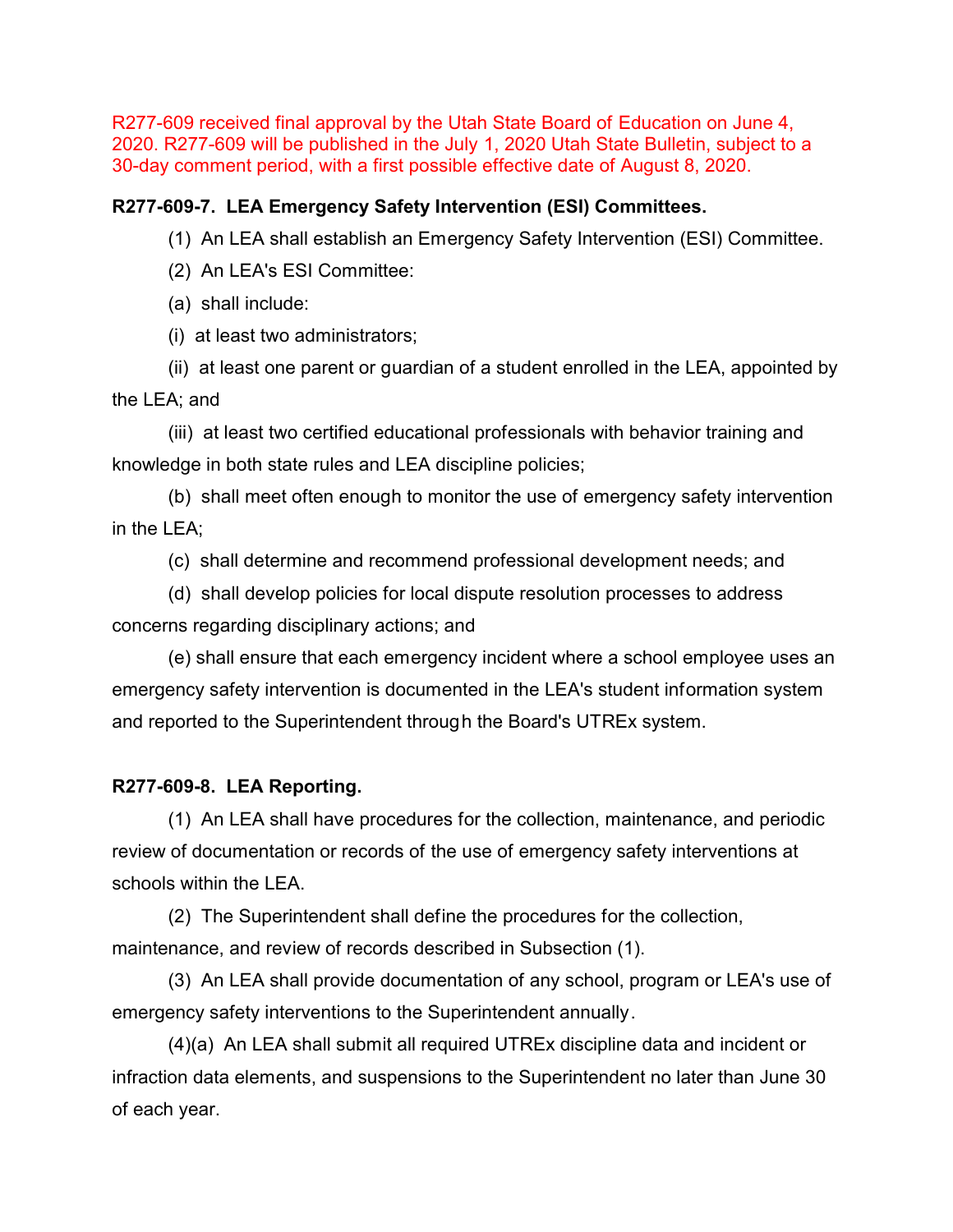(b) Beginning in the 2018-19 school year, an LEA shall submit all required UTREx discipline data and incident or infraction data elements as part of the LEA's daily UTREx submission.

# **R277-609-9. Special Education Exception(s) to this Rule.**

(1) An LEA shall have in place, as part of its LEA special education policies, procedures, or practices, criteria and steps for using emergency safety interventions consistent with state and federal law.

- (2) The Superintendent shall periodically review:
- (a) all LEA special education behavior intervention, procedures, and manuals; and

(b) emergency safety intervention data as related to IDEA eligible students in accordance with Utah's Program Improvement and Planning System.

# **R277-609-10. Parent Notification and Court Referral.**

(1) LEA policies shall provide procedures for qualifying minors and their parents to participate in decisions regarding consequences for disruptive student behavior.

(2) An LEA shall establish policies that:

(a) provide notice to parents and information about resources available to assist a parent in resolving the parent's school-age minors' disruptive behavior;

(b) provide for notices of disruptive behavior to be issued by schools to qualifying minors and parents consistent with:

(i) numbers of disruptions, suspensions, and timelines in accordance with Section [53G-8-210](https://le.utah.gov/xcode/Title53G/Chapter8/53G-8-S210.html?v=C53G-8-S210_2019051420190514);

(ii) school resources available;

(iii) cooperation from the appropriate juvenile court in accessing student school records, including:

- (A) attendance;
- (B) grades;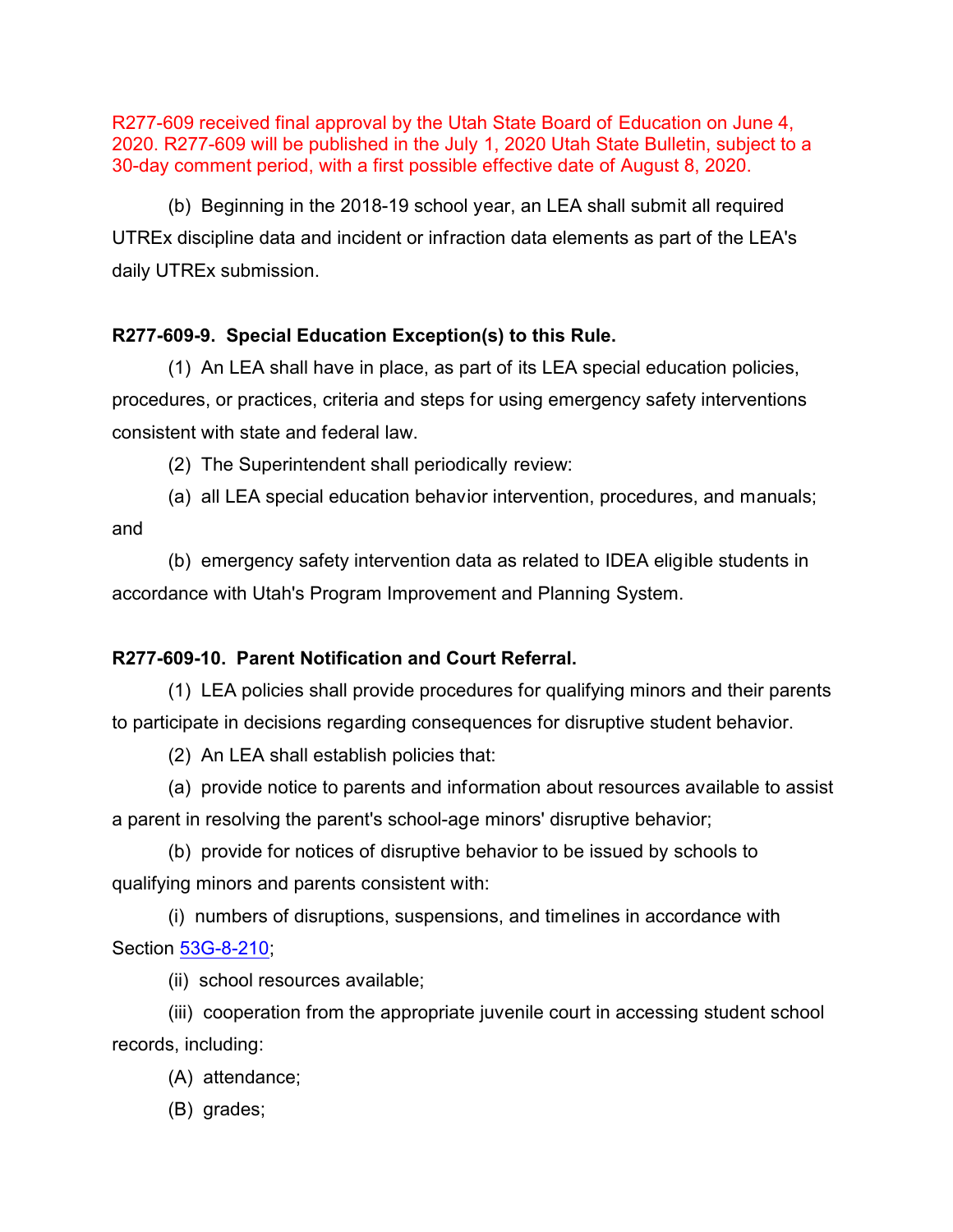(C) behavioral reports; and

(D) other available student school data; and

(iv) provide due process procedures for minors and parents to contest allegations and citations of disruptive student behavior.

(3)(a) When an emergency safety intervention is used to protect a student or others from harm, a school shall:

(i) provide notice to the student's parent as soon as reasonably possibly and before the student leaves the school;

(ii) provide notice to school administration; and

(iii) provide documentation of the emergency safety intervention to the LEA's ESI Committee described in R277-609-7.

(b) In addition to the notice described in Subsection (3)(a), if the use of an emergency safety intervention occurs for more than fifteen minutes, the school shall immediately provide a second notification to:

(i) the student's parent or guardian; and

(ii) school administration.

(d) A notice described in Subsection (3)(a) shall be documented within student information systems (SIS) records.

(4)(a) A school shall provide a parent or guardian with a copy of any notes or additional documentation taken during the use of the emergency safety intervention upon request of the parent or guardian.

(b) Within 24 hours of the school using an emergency safety intervention with a student, a school shall provide notice to a parent or guardian that the parent or guardian may request a copy of any notes or additional documentation taken during the use of the emergency safety intervention.

(c) A parent or guardian may request a time to meet with school staff and administration to discuss the use of an emergency safety intervention.

**R277-609-11. Model Policies.**